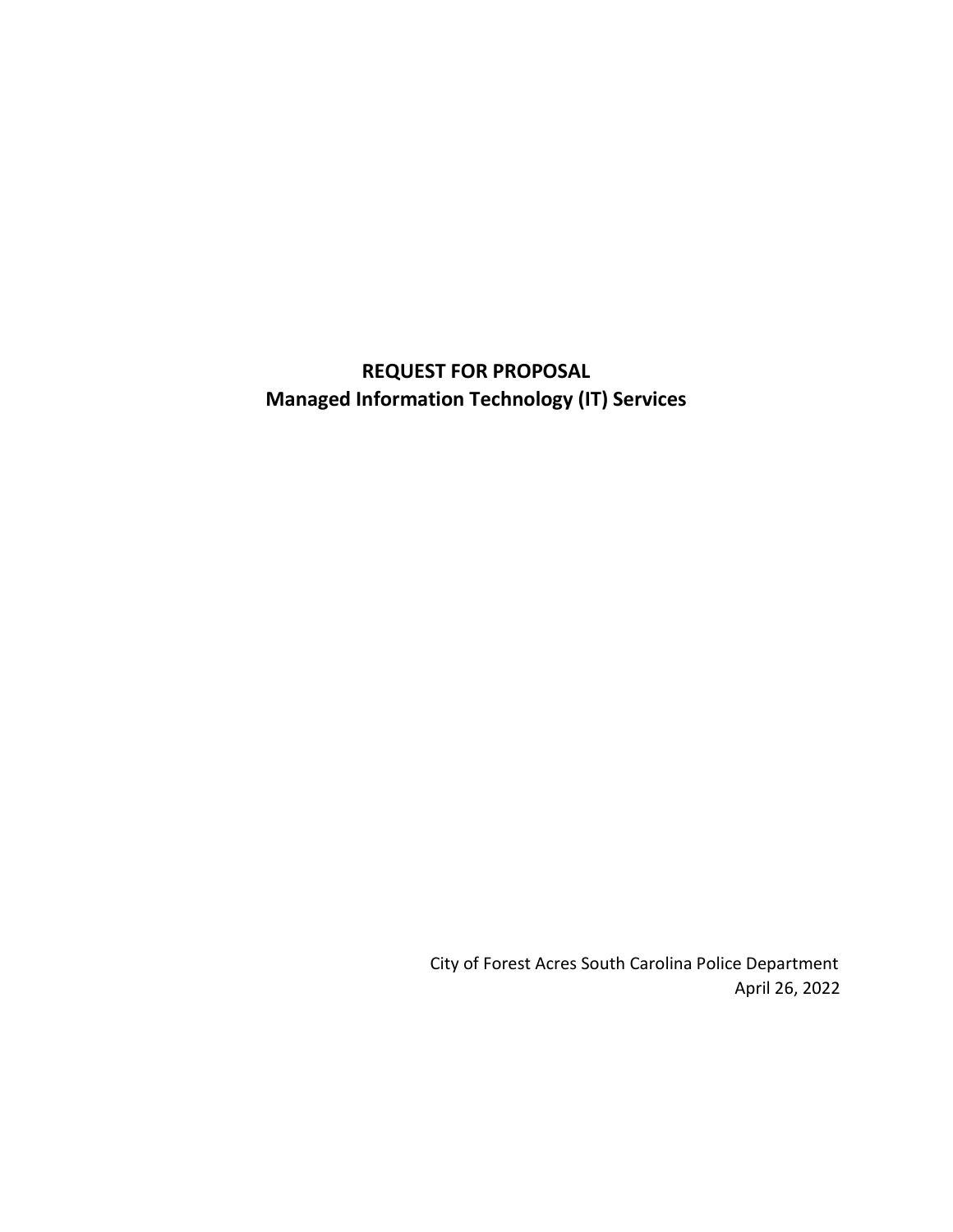# **Managed IT Services for the City of Forest Acres, SC Police Department**

## **INTRODUCTION**

The City of Forest Acres Police Department (PD) invites qualified IT companies to submit a proposal and statement of qualifications for professional Information Technology (IT) managed services.

The qualified IT partner will enable the PD to significantly improve operational effectiveness, enhance quality of services, minimize support cost, and maximize return on investment in IT. A contract will be awarded on a "best value" basis; price and ability to deliver services. The PD places greater emphasis on the experience and long-term viability of the partner. Following negotiations, the successful vendor will be asked to enter into a contract with the City of Forest Acres Police Department.

#### **PURPOSE AND OBJECTIVES**

# **Purpose**

The PD has a Windows based computer network infrastructure. The PD is seeking a qualified partner to provide technical support for this infrastructure, in the form of general network support including 24/7 monitoring services, security services, maintenance of hardware, updates to software, troubleshooting & repair on all computer systems and network server equipment, as well as backup and disaster recovery services through a mix of remote and onsite efforts. The IT partner will also be responsible for supporting and maintaining in-car cameras and managing the backups of all associated in-car and body camera video files and data. The City is planning the purchase and installation of mobile data terminals in all police vehicles over the next 12 months. The IT partner will be expected to support and maintain this in-car laptops and any associated hardware. Also, of importance, is the ability of the partner to deliver high quality help desk support that recognizes the varying levels of technical aptitude of PD staff and provides said support in terms that can be understood by a layman. The PD may also look to the partner for special project consulting from time to time such as installation of software, short and longrange IT planning, and other related services.

# **Objectives**

Our primary objectives are to better manage the cost of maintaining the network and improve user satisfaction with the system, while maintaining a robust network that ensures the security of sensitive data in compliance with Federal and State regulations.

# **Solution Preference**

Based on the PD's research and municipal references, the PD has decided to implement an IT Managed Services Model. This is a fully outsourced solution where the company assumes responsibility for all aspects of IT services. The company must be the single point of contact for all staff, external vendors, and all IT related issues.

# **TIMELINE**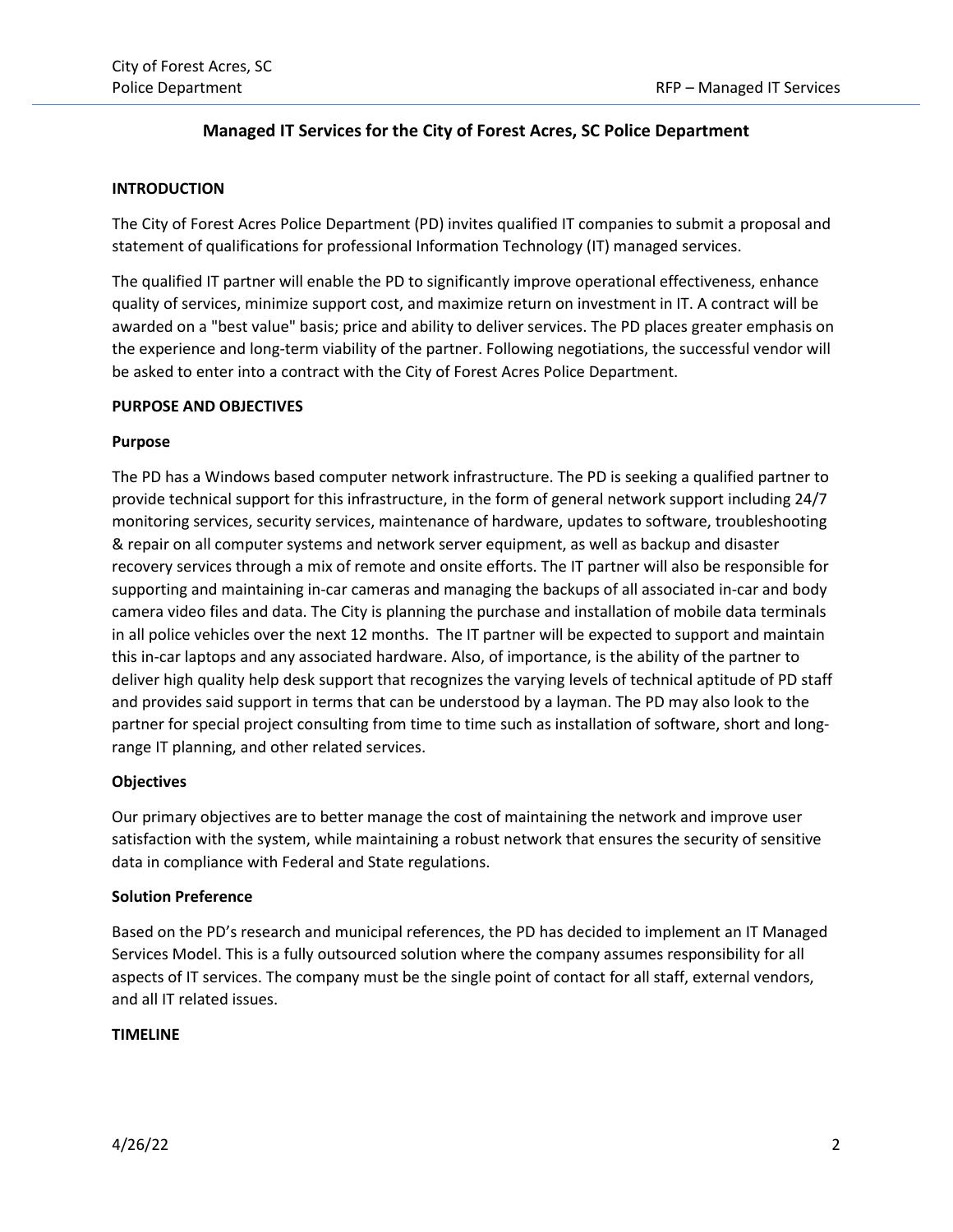The timeline listed below is the PD's estimation of time required to complete the RFP process. All efforts shall be made to abide by this schedule, but the PD maintains the right to change this schedule dependent upon evolving circumstances.

**RFP Issued:** 4-26-22 **Proposals Due:** 5-26-22 by 2:00 PM

One hard copy and one electronic copy on a thumb drive of your completed proposal, containing the requested information, must be received at the City of Forest Acres City Hall (5209 N Trenholm Rd, Columbia SC 29206) in a sealed envelope marked "City of Forest Acres Police Department - IT Services RFP" no later than:

# **May 26, 2022 by 2:00 PM**

Submit your proposal by mailing or hand delivering to:

City of Forest Acres ATTN: Andy Smith 5209 N Trenholm Rd, Columbia SC 29206

PROPOSALS RECEIVED AFTER THE SPECIFIED DATE AND TIME WILL NOT BE ACCEPTED. RESPONDING COMPANIES ARE RESPONSIBLE FOR PROMPT DELIVERY OF THEIR PROPOSALS.

## **OVERVIEW AND SCOPE**

#### **Overview**

The City of Forest Acres Police Department has a Windows based computer network consisting of servers and workstations. All workstations are fully networked. The PD has contracts with several vendors for application specific support. The partner selected for IT Managed Services will be required to interface with the application specific vendors when necessary.

#### **Scope of Environment**

The PD's end users work within an on-site IT environment.

- 20 Workstations
- 24 Mobile Vehicle Laptops
- 2 Servers
- Internet Connectivity
- Law Enforcement Network Connectivity
- Manual Backups
- Email
- The qualified company must provide the following services and support items, covered in the **fixed monthly fee**:
- **Monitoring Services**
	- o 7X24 monitoring & alerts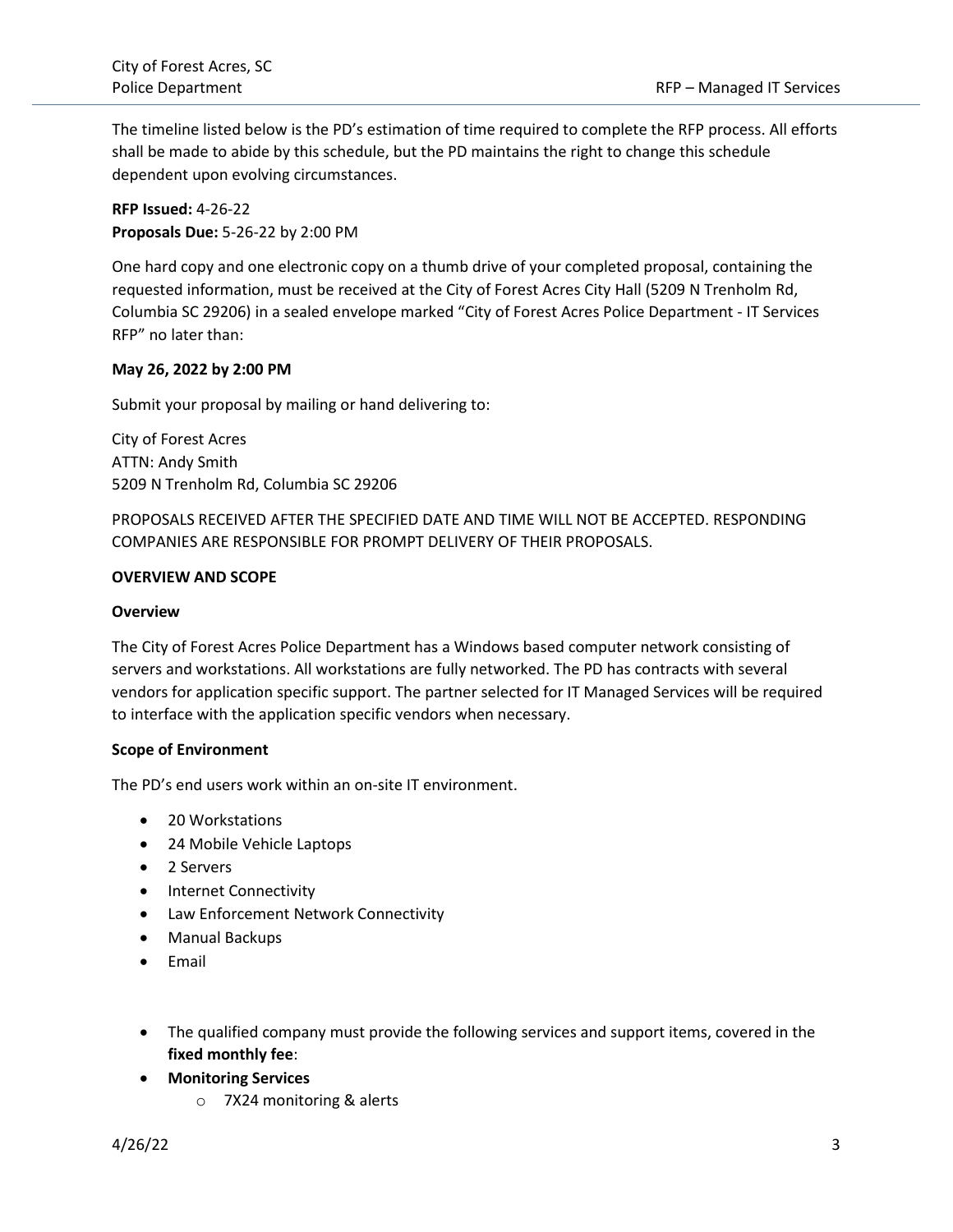- o 7X24 incident response services
- o Managed anti-virus/anti-spam
- o Virus incident reporting
- o Malware filtering
- o Endpoint Detection and Response
- o Advanced Threat Protection
- o Backup monitoring and management
- o Management, monitoring, and installation of Microsoft security patches for both PCs and servers
- o Performance data collection and reporting

#### • **Managed Services**

- $\circ$  Overall, day-to-day management of the PD's IT infrastructure, including workstations and servers both on-site and virtual.
- o IT Director (VCIO) services
- o Single point of contact for all IT issues
- o Managed server support
- o Managed network support
- o 7X24 remote support
- o 7X24 onsite support availability
- o 3rd Party vendor management
- o Managed PC support
- o Email archiving
- o Remote/mobile access for all staff
- o Manage cloud-based backups
- o Manage cloud-based disaster recovery services
- o Office365
- o Supporting and maintaining in-car cameras
- o Managing the backups of all associated in-car and body camera video files and data.

#### **IT Director (VCIO) Services**

The selected partner **must include a Virtual CIO (IT Director**) as part of their managed service solution. This individual's function is dedicated to overseeing the successful management of the PD's IT operations. The VCIO must have significant CIO level experience in managing, planning, and budgeting IT operations for major entities.

#### **References**

Provide at least four (4) municipal references of similar size and scope. These should be active for at least the past 12 months and represent clients where your company provided fully outsourced IT managed services. Include a contact name, phone number, services provided, length of service, and email address.

#### **Endorsements**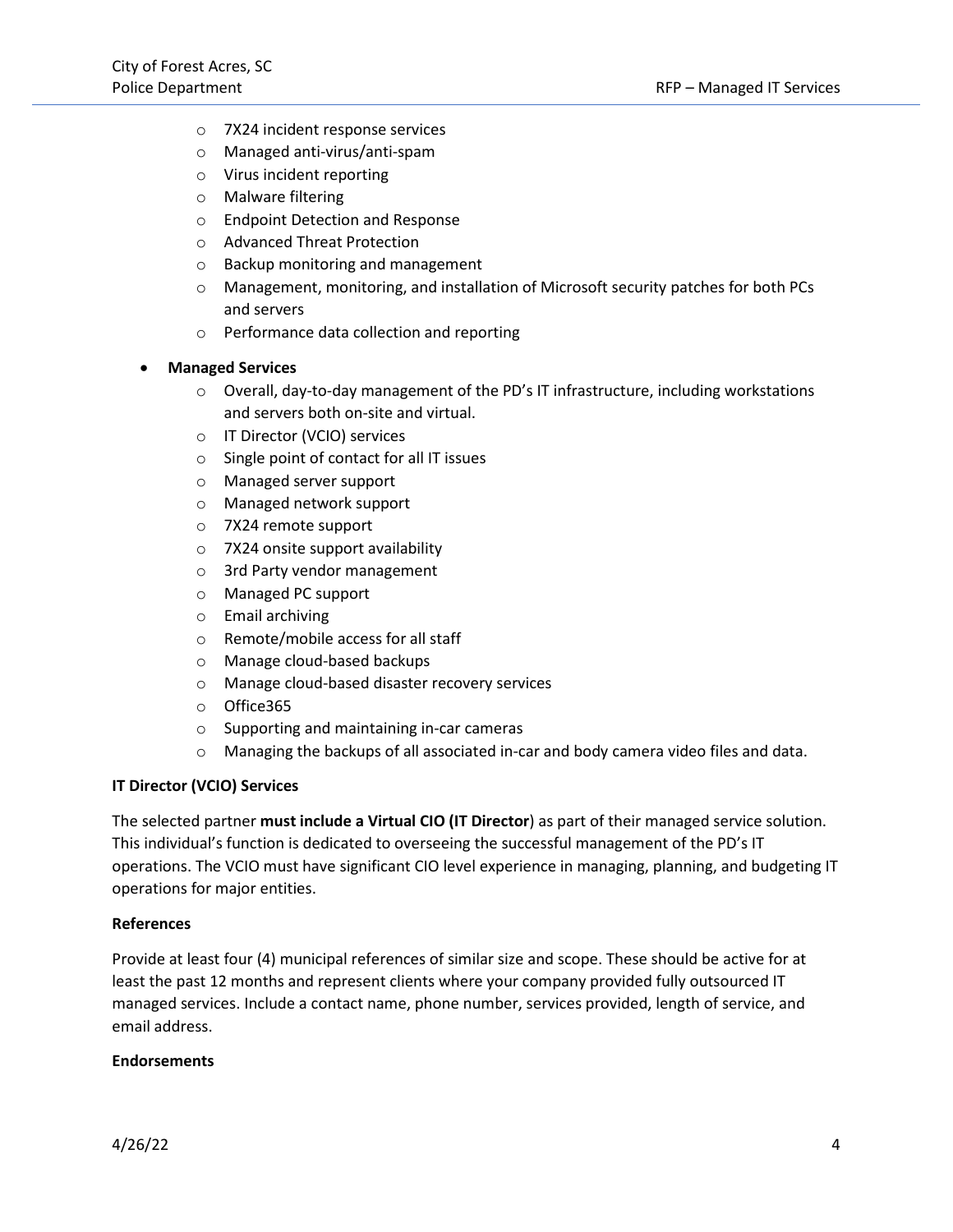List all Local Government Association endorsements the company currently has. Provide a name, telephone number, and email for a contact at each association.

#### **Line-of-Business Application Experience**

The company should have significant functional experience with a wide variety of different local government and PD specific line-of-business software applications where IT support and third-party vendor coordination has been provided.

# **CJIS Security Requirements and Background Checks**

The selected vendor and staff must comply with all associated Criminal Justice Information Systems (CJIS) requirements. All vendor support engineers, and support staff must have: 

- Successfully completed the FBI Criminal Justice Information System (CJIS) Security & Awareness Training Course for the CJIS Security Test with SLED.
- Passed the FBI CJIS / NCIC law enforcement background check to verify no pertinent criminal history.
- Complete a Federal Bureau of Investigation national fingerprint database search.
- Approval to access networks that connect to the Federal Bureau of Investigation's (FBI) National Crime Information Center (NCIC) Systems, therefore meeting the requirements needed for local law enforcement audits.

#### **Client Relationship Management**

Provide the number of support staff by function. Each support individual can only be listed once.

- # of VCIOs (IT directors)
- # of dedicated Help Desk Engineers
- # of System Engineers
- # of Technical Team Leads
- # of Level 3 Escalation Engineers (domain experts)
- # of Account Managers (primary business contact)
- # of Data Center Infrastructure Engineers
- # of Project Managers
- # of Application Development Engineers

#### **Domain Expertise**

Provide the number of individuals and their certifications with specific domain expertise, including but not limited to:

- PCs
- Microsoft Servers
- Microsoft 365
- Microsoft SharePoint
- Networking
- Virtualization
- Storage Systems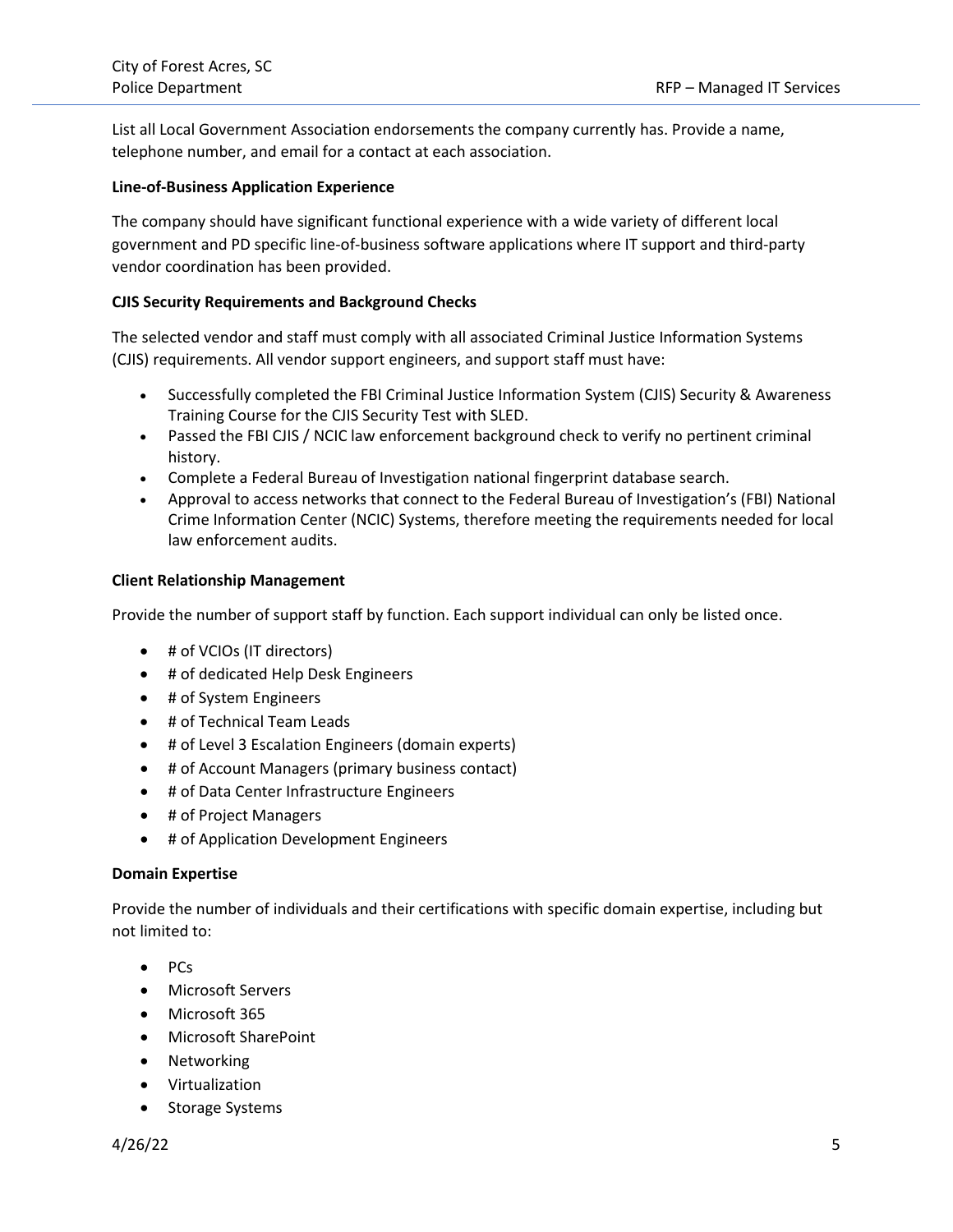- Security
- MS Power BI

# **Hours of operation for Help Desk Support**

The PD requires the company to staff its helpdesk function with engineers to answer trouble calls 7x24x365.

## **Monitoring, Alerting, and Management Tools**

- Name of ITIL based **Help Desk System** that would be used to support the City
- Name of **RMM System** that would be used to support the City
- Name of **Network Monitoring System** that would be used to support the City

# **Breadth of Solution Offerings**

The City is looking for a partner with broad solution experience, including multiple engineers with domain expertise in each relevant technology. Indicate the solution categories below where you have performed installations for at least the last 12 months.

- Premise Based Managed Services
- \_\_\_ Hosted Desktop Cloud Based Managed Services
- \_\_\_ Managed Security Services & Solutions
- \_\_\_ Virtual Chief Information Security Officer (VCISO)
- \_\_\_ Cloud Based Backups
- \_\_\_ Cloud based full Solution Disaster Recovery
- \_\_\_ Hardware as a Service (HaaS)
- \_\_\_ Office365
- \_\_\_ Security Assessments
- \_\_\_ Certified SharePoint Design & Consulting Services
- **\_\_\_** Application Development Services

#### **COMPANY REQUIREMENTS**

Companies submitting proposals are required to be specific about disclosing any part of proposal which will be carried out by any other parties, the specifics and materials regarding those parties' relationships and agreements with the proposal submitter, and provide contact numbers, one for each entity, to the PD.

#### **CRITERIA FOR SELECTION**

The City of Forest Acres Police Department will use multiple criteria to select the PD's IT services partner. While all reasonable proposals will be considered and weighed based on their merits, the PD reserves the right to reject any or all proposals and / or limit them to a portion based on what is deemed the best interest of the PD.

We invite applicants to be as creative and thorough as possible when submitting an RFP. We will be evaluating IT service companies based on the following areas:

• Meeting the PD's stated needs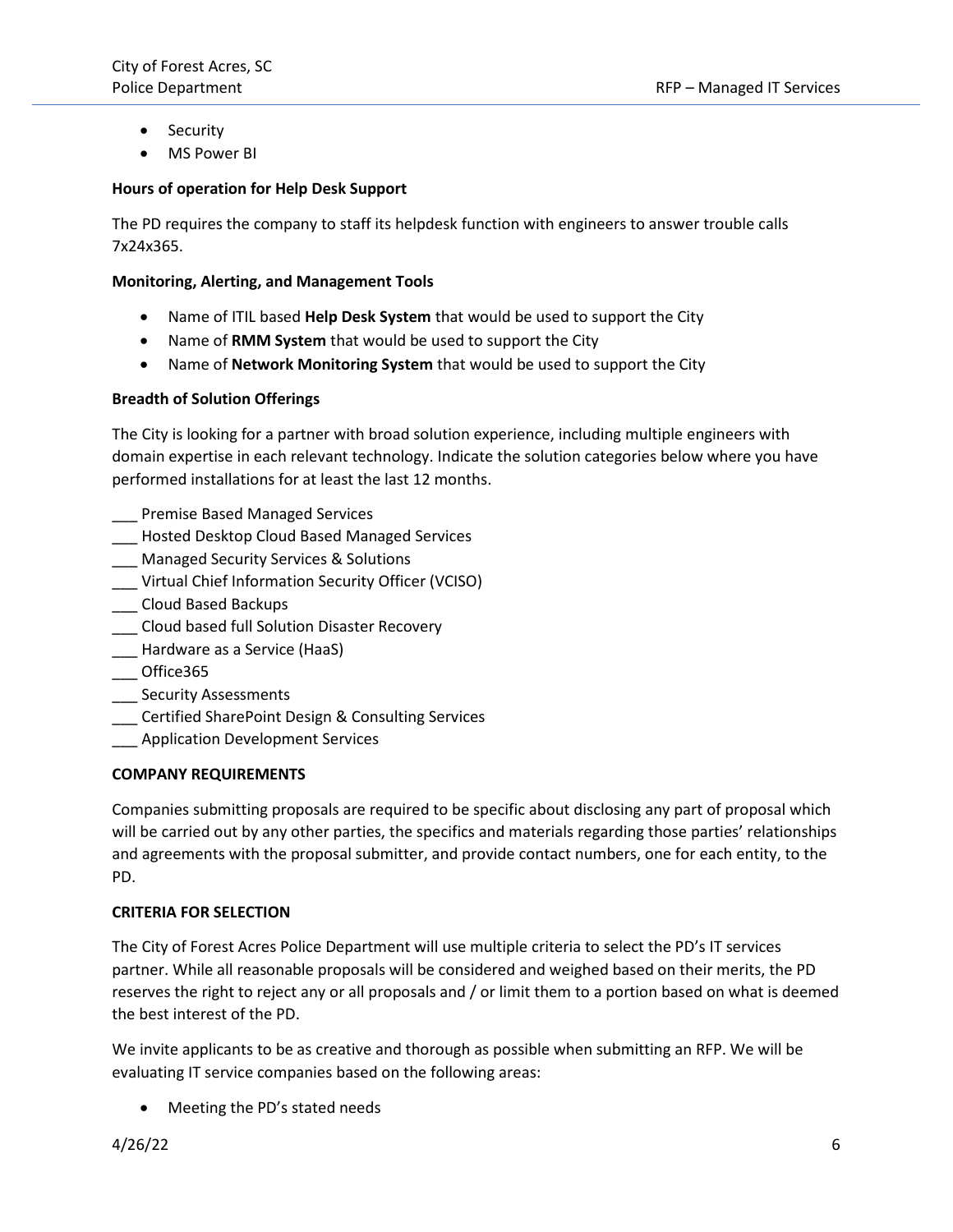- Documented applicable experience
- Satisfactory, appropriate references
- Availability of help
- Demonstrated capacity of delivering services
- Price

# **PROPOSAL REQUIREMENTS**

# **The proposal must include, at a minimum, the following:**

- Cover Letter containing the following:
	- $\circ$  Company/individual name, address, telephone number, and email address.
	- o A summary of the company's understanding of the services to be performed.
	- $\circ$  A statement indicating that the proposal and cost schedule shall be valid and binding for sixty (60) days following the proposal due date and will become part of the contract that is negotiated with the PD.

The letter must be signed by an individual who is legally authorized to bind the proposed company stating that the vendor has read and will comply with all the terms and conditions of the RFP.

- General Company Information containing the following:
	- o Number of full-time and part-time personnel.
	- o Location of office(s).
	- o Years in business.
	- o Length of time in providing similar services.
	- $\circ$  A total number of existing clients broken down between private and public sectors.
	- o Provide the name, title, address, telephone number, and email address of four reference clients, of the public sector, whom the vendor has provided similar services.
	- $\circ$  Describe how your company is positioned to provide the services listed above and include a brief history of experience of providing similar services.
	- o Describe your company's approach to providing these services and the methodology for ensuring ongoing support including protocols for securing after-hours support, and your process for troubleshooting and addressing work orders.
	- o Describe your guaranteed response time in the event of a significant crisis.
	- o Describe your company's process for addressing server down or other critical issues that might interrupt PD operations. Include an overview of escalation provisions.
	- $\circ$  Describe your company's strategy for keeping the PD informed of system conditions, changes, scheduled down times for maintenance, and other items.
	- o Describe your plans and strategy for securing the PD's data and providing for disaster recovery.
	- $\circ$  Describe how you would assist the PD to ensure IT systems remain efficient, dependable, adapting over time with the evolving IT landscape.
	- $\circ$  Describe your ability to monitor the PD's operations to ensure the stability of the IT environment.
	- $\circ$  Describe how your company will maintain coverage/support during holiday periods.